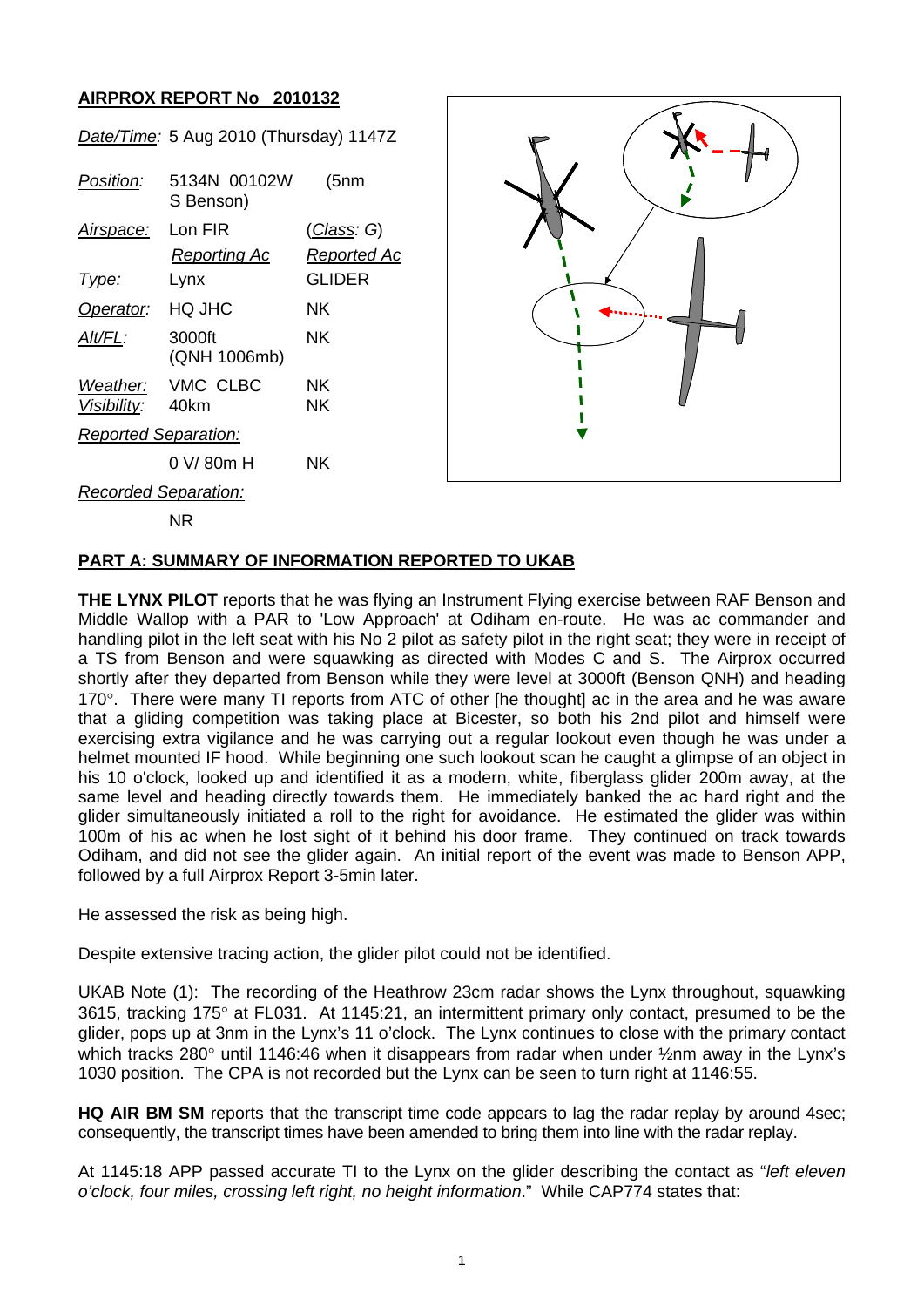"controllers shall aim to pass information on relevant traffic before the conflicting aircraft is within 5 nm"

In this case, given the slow speeds of the ac, the TI was considered timely even though first passes when the ac were 4nm apart.

APP updated the TI on the glider at 1146:44 saying, "*previously called traffic twelve o'clock, half a mile crossing left right, no height information*;" however, the glider's primary contact had disappeared from the radar recording [not necessarily APP's display] as it was being called. While the CPA is not captured on the replay, there is no reason to believe that the loss of data occurred on the Watchman display at the unit. It is possible to extrapolate from the replay that at the point that the TI was updated, the glider was actually in the 11 o'clock position at  $\frac{1}{2}$  nm, rather than 12 o'clock, with the glider moving towards the 10 o'clock position given the ac's relative speeds, in keeping with the Lynx pilot's description. The CPA probably occurred at around 1146:51 immediately prior to the Lynx pilot's sighting report, with the Lynx's avoiding action turn to the right becoming apparent on radar at the next sweep at 1146:56.

**HQ JHC** comments that with hindsight, the decision by the Lynx crew to stay 'under the hood' simulating IF was not sound. They appear to have been aware of the risk of flying in airspace that is likely to have been occupied by numerous gliders and were convinced that the extra vigilance they were using was appropriate in these circumstances. The crew stated that ATC was busy with traffic being called and it appears from their report and the HQ AIR BM SM report, that the glider was called appropriately. Arguably, having already made the decision to compromise the simulated IF scan with extra lookout from under the hood, it would have been better to come off instruments completely for a period of time until the airspace became less congested. If the glider had been fitted with SSR then the information passed could have been more detailed. The fact that the crew did not see the glider until the last minute suggests that the glider was difficult to see.

## **PART B: SUMMARY OF THE BOARD'S DISCUSSIONS**

Information available included reports from the Lynx pilot, transcripts of the relevant RT frequencies, radar recordings, reports from the air traffic controller involved and reports from the appropriate ATC and operating authorities.

Although the incident did not take place at low level, the Low Flying Ops Advisor informed the Board that on the day the incident took place there were a number of gliding competitions in the southern half of UK and they had sent representatives to several locations to ensure that timely, accurate and informative NOTAMS were issued. Members agreed that it is inadvisable to conduct simulated IF at the same altitudes as gliders operate, at times when there are notified competitions resulting in a high density of glider traffic. On such occasions, a military Member pointed out, at least one RAF Station had ceased all non-essential flying since there were too many gliders in the operating area. The Board agreed that it was unwise to programme this type of training sortie for a period when glider traffic was likely to be most intense.

Controller Members observed that Benson APP had on two occasions passed timely and accurate warnings of the primary contact (the glider involved), but the TI apparently had not been assimilated or reacted to by the Lynx crew, since the radar recording showed the ac continuing to track directly towards it. Controller Members agreed with HQ Air BM SM, that in these circumstances the TI had been passed at the appropriate time, even though later than the guidance in CAP774 (UK Flight Information Services).

Despite the factors described above, the incident took place in Class G airspace where the pilots of both ac shared a responsibility to see and avoid other ac. Since the Glider could not be traced, Members could not ascertain whether the pilot had seen (or heard) the Lynx or whether he had reacted to it. Under the Rules of the Air the Lynx should have given way to the glider and did so,